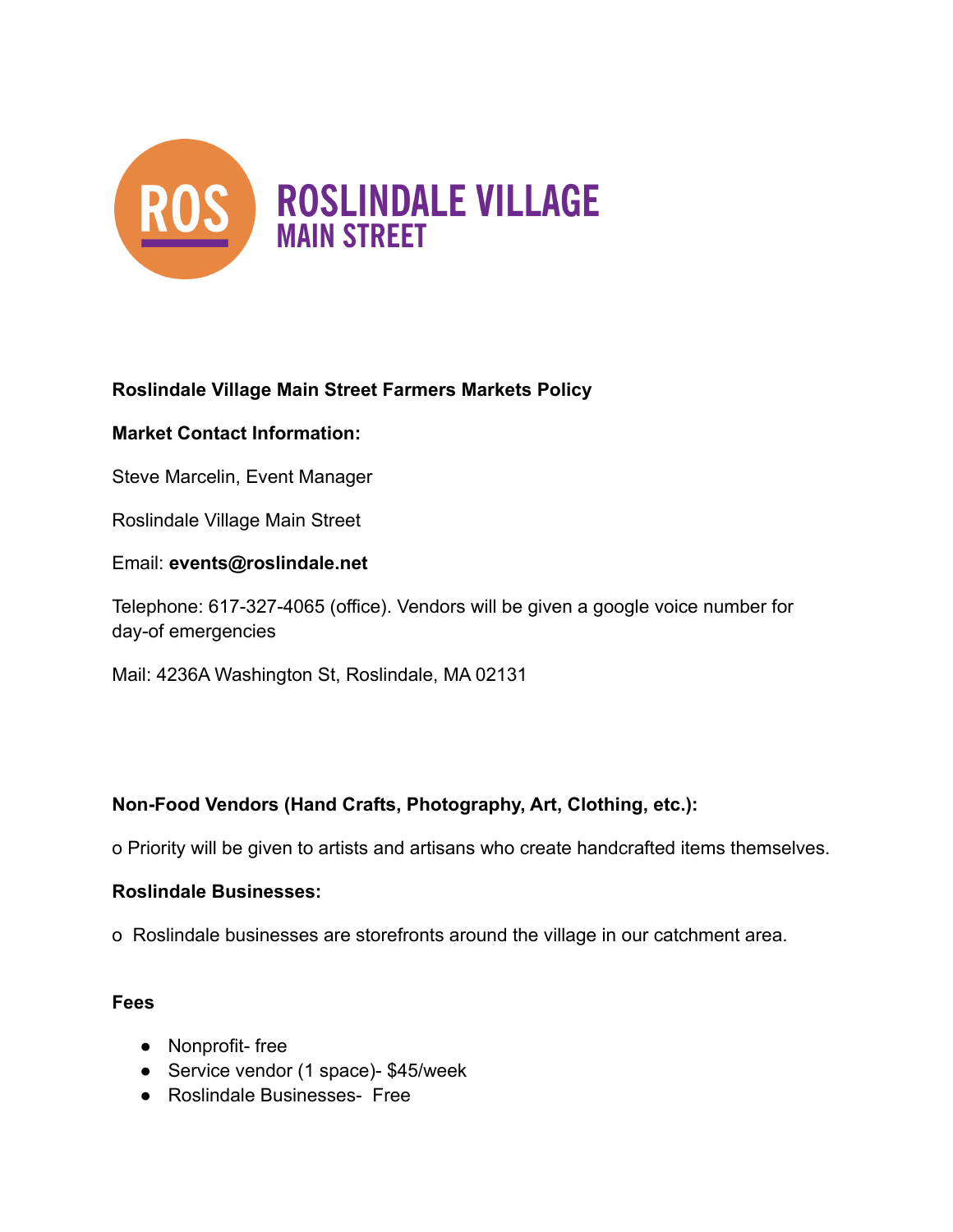● Art/Craft Vendor (1 space)- \$30/week

For payment logistics and information, see point 10 under "Market Logistics."

### **Market Logistics**

### **Assignment of space**

The Event Manager will assign spaces to vendors a few days before each Market. Maps are emailed to vendors weekly and should **be reviewed by vendors each week**. Every attempt is made to assign weekly vendors to the same spots each week, but space assignments **may need to change** at the manager's discretion. Every effort will be made to provide notice of such changes one week before the space reassignment.

### **Set-Up**

Vendors for the market may begin set up as early as 1:45 pm and must be completely set up by 2:45 pm for the 3:00 pm opening. Sales are not permitted before the market opening. Unloading and loading of vehicles should take place at the Plaza's perimeter. All vendor vehicles must be moved by 2:30 pm (or 30 minutes before the market's opening). To prevent competition with local businesses, vendors are encouraged to park their vehicles in the **MBTA lower parking lot on South Street**. No cars will be allowed to park in the plaza or at its gateways during the market.

### **Attendance**

Vendors are required to attend every week to which they have committed. The market takes place rain or shine. In rare cases where weather conditions create a severe hazard, the Event Manager will contact vendors by phone to inform them of a market cancellation.

Vendors must contact the Event Manager directly via email: events@roslindale.net or by phone (617.327.4065) **at least a day in advance** if they will not be attending due to predicted rain or other emergencies. We will do our best to accommodate rescheduling as space permits, but refunds will not be issued.

### **Market Sales/Advertising**

Stall displays must include clear signage visible from 5ft with: Vendor name, Pice for each item. Vendors are required to use calculator machines or registers when totaling customer purchases.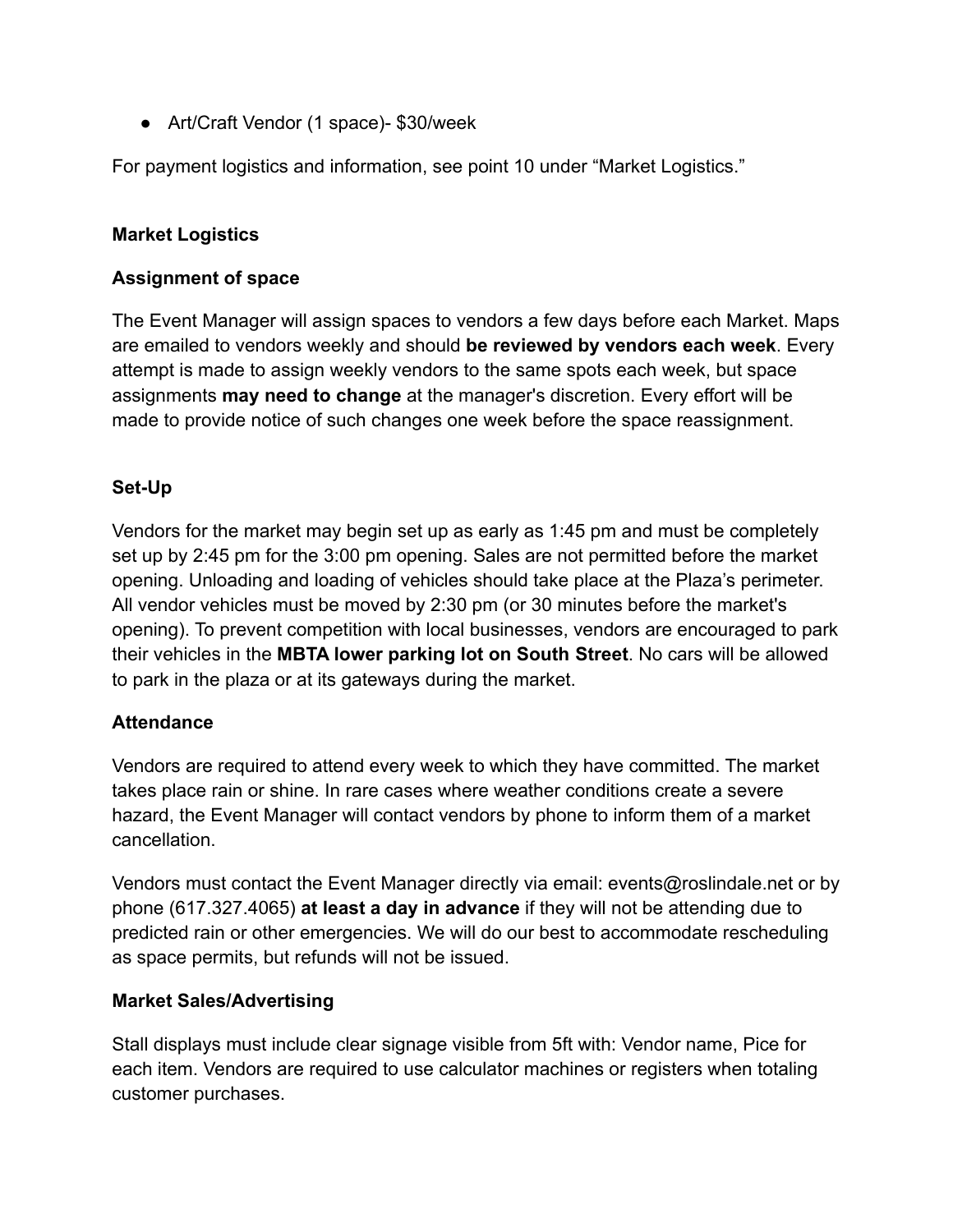## **Tents are not required. The vendor will need to bring on rainy days**

### **Section 4: Appeals**

A vendor may appeal a penalty by submitting a formal letter to the RVMS Event Manager. The Event Manager will review evidence and arguments from the Farmer and Policy Sub-committee and decide to uphold or overturn the penalty.

## **Appendix**

### **Mission Statement**

The mission of Roslindale Village Main Street (RVMS) is to promote Roslindale Village as an appealing destination and the dynamic center of our community. As a nonprofit organization, we bring together local volunteers, businesses, and public agencies to strengthen the Village's economic vitality, physical appearance, and unique local character.

The Roslindale Village Main Street Weekday Market (RVMS WM) was formed to celebrate our locale and region by providing a unique gathering place for our residents to access healthy and affordable foods grown by local farmers, alongside locally prepared foods, crafts, music, and programs provided by Roslindale entrepreneurs, entertainers, and educators. We work side by side with vendors and farmers to promote and encourage environmentally sustainable practices and a spirit of "having a small footprint" through the use and maintenance of the market and its green space.

# **Market Oversight**

Overall management of RVMS and RVMS Week Market is provided by the Roslindale Village Main Street Board of Directors, which is comprised of up to 21 volunteer members. The full-time RVMS Executive Director provides day-to-day management of RVMS and oversees the Event Manager. Together they qualify vendors and direct the operations of the RVMS Weekday Market.

The permit issued by the RVMS Weekday Market based upon the material representation in a vendor's application constitutes an agreement to abide by the rules established by this vendor policy.

RVMS is not a regulatory organization. RVMS is interested in facilitating this system-related specifically to operate a fair, appropriate, and successful weekday market. While it is not the primary goal of RVMS to take enforcement action, RVMS is prepared to enforce the policy established and adopted by RVMS. This policy is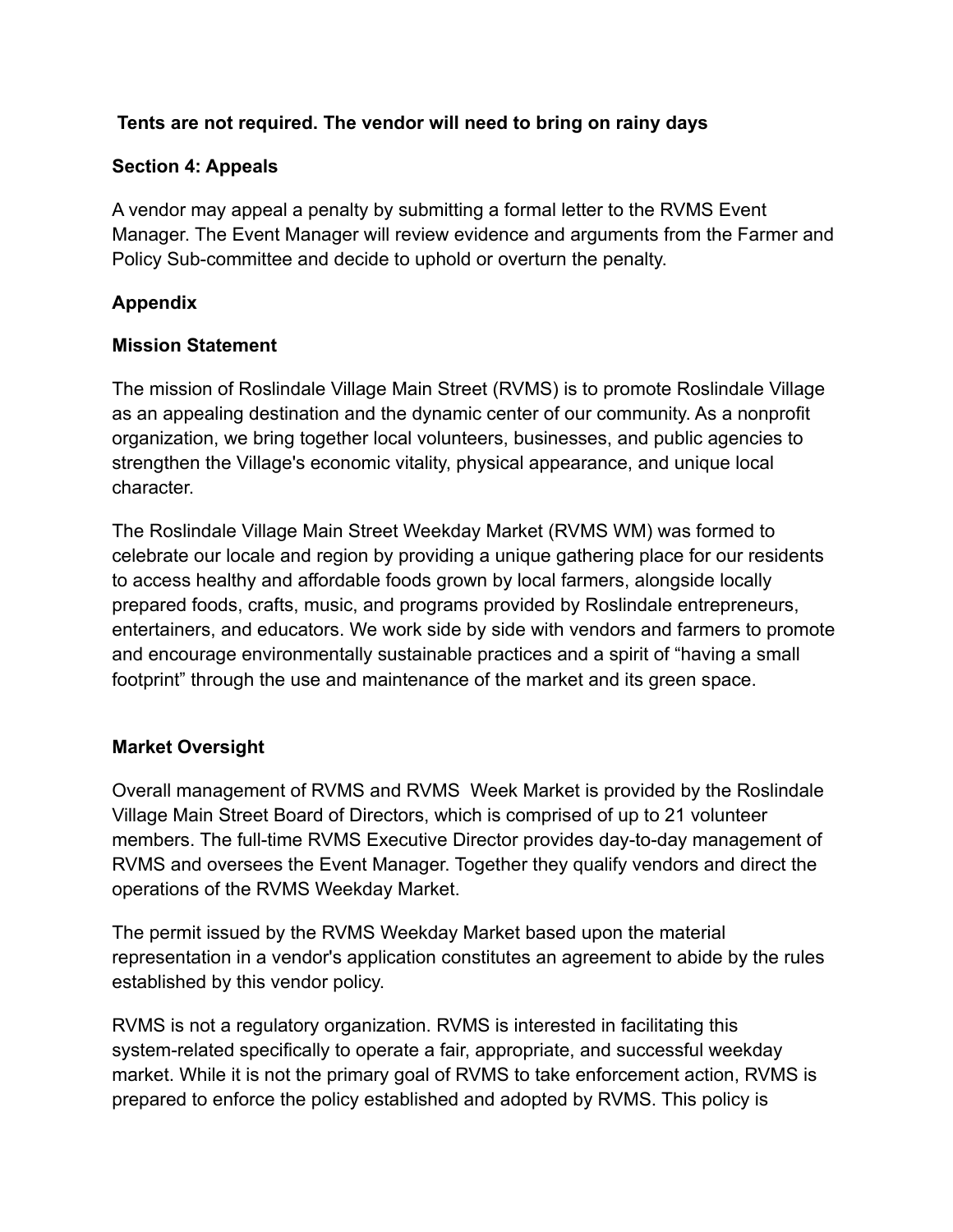enforced by the Event Manager with assistance from the Policy Sub-committee of the Event Committee.

# **Electricity**

Vendors needing electricity must get advance approval from the Event Manager for using the electrical outlets available onsite. All cords must be secured, especially when wires cross walkways. Access to electricity will not be available on wet or rainy days.

# **Clean Up/ Garbage/ Recycling**

Vendors are responsible for keeping their stall area clean, tidy, and free of debris or trash during and after the market. Please carry out everything you carry in. We encourage vendors to use recycled goods and recycle waste whenever possible.

Vendors are responsible for complying with all City and State policies: all taxes, licenses, permits, and all liability/product insurance is the sole responsibility of the vendor.

# **Payment**

You will be asked to indicate a payment preference on your application. Payment can be made online or by check. Checks should be made out to Roslindale Village Main Street. You will be emailed an invoice a month before each deadline.

If your payment is delayed and sent more than 60 days after receiving your invoice, you may, upon acceptance to the next market season, be required to pay that entire season upfront before the market starts.

## **Returning vendors with an unresolved balance will not be accepted until the balance is paid.**

**Code of Conduct**

### **Complaints**

RVMS seeks to support and build the reputations of our Market and our participating vendors. If formal complaints are received about vendor products are not their own creation or not meeting quality criteria, RVMS must investigate and will respond directly to a complainant. Vendors are expected to cooperate with the investigation and may be asked to respond directly to a complainant. False or erroneous complaints will also be addressed to ensure the integrity of the market and the vendor's reputation.

# **Violations**